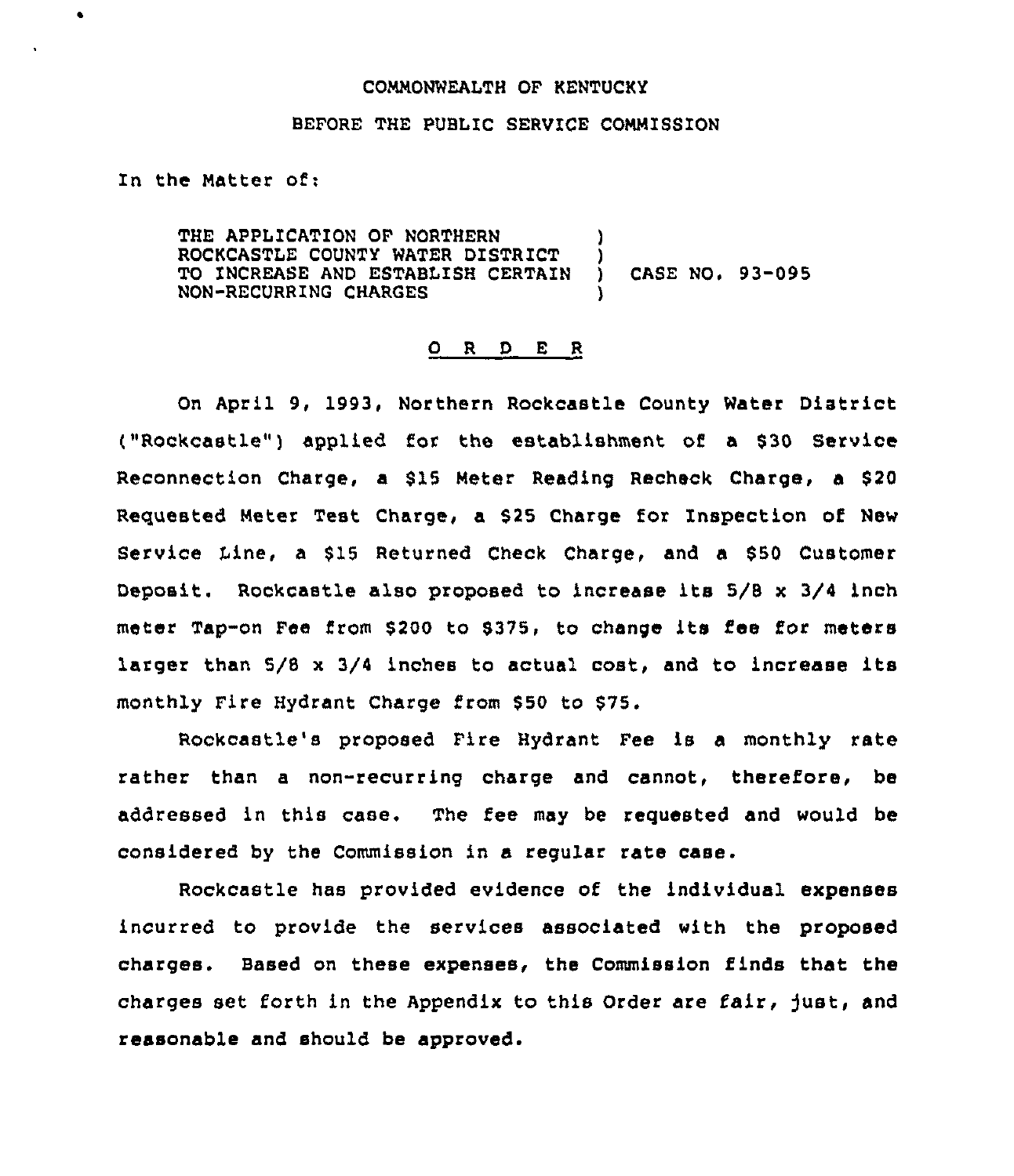IT IS THEREFORE ORDERED that:

Rockcastle's proposed monthly Fire Hydrant Fee be and it  $\mathbf{1}$ . hereby is denied.

The charges in the Appendix to this Order, which is  $2.$ attached hereto and incorporated herein, be and they hereby are approved for services rendered on and after the date of this Order.

Within 30 days of the date of this Order, Rockcastle  $3.1$ shall file its revised tariff sheets setting out the charges approved herein.

Done at Frankfort, Kentucky, this llth day of May, 1993.

PUBLIC SERVICE COMMISSION

rman

ATTEST:

ر0 ۱ **Executive** Director